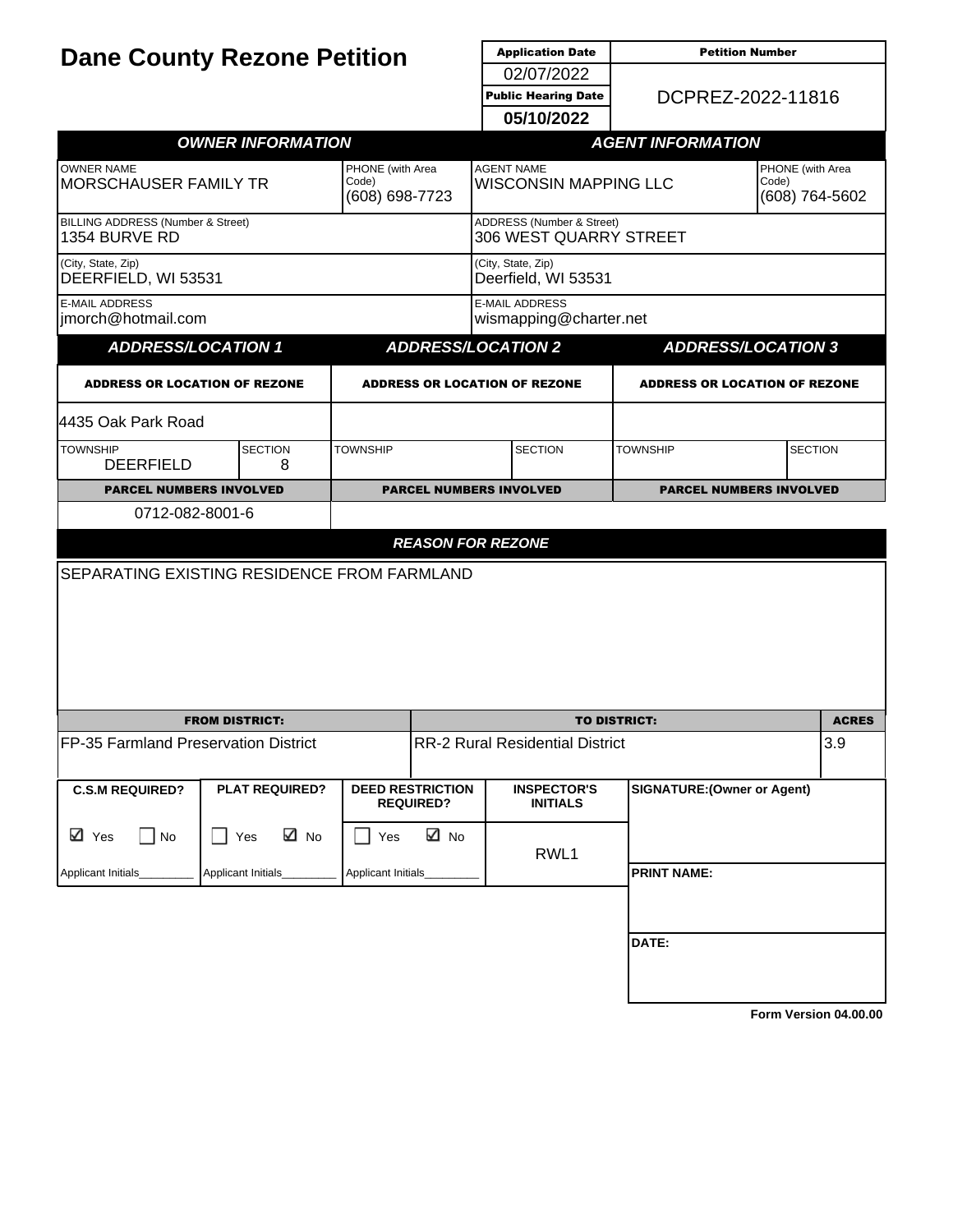

## **Legend**

|            | ि‱   Wetland <b>Significant Soils</b> |  |  |
|------------|---------------------------------------|--|--|
| Floodplain | Class 1                               |  |  |
|            | Class 2                               |  |  |



## Petition 11816 MORSCHAUSER FAMILY TR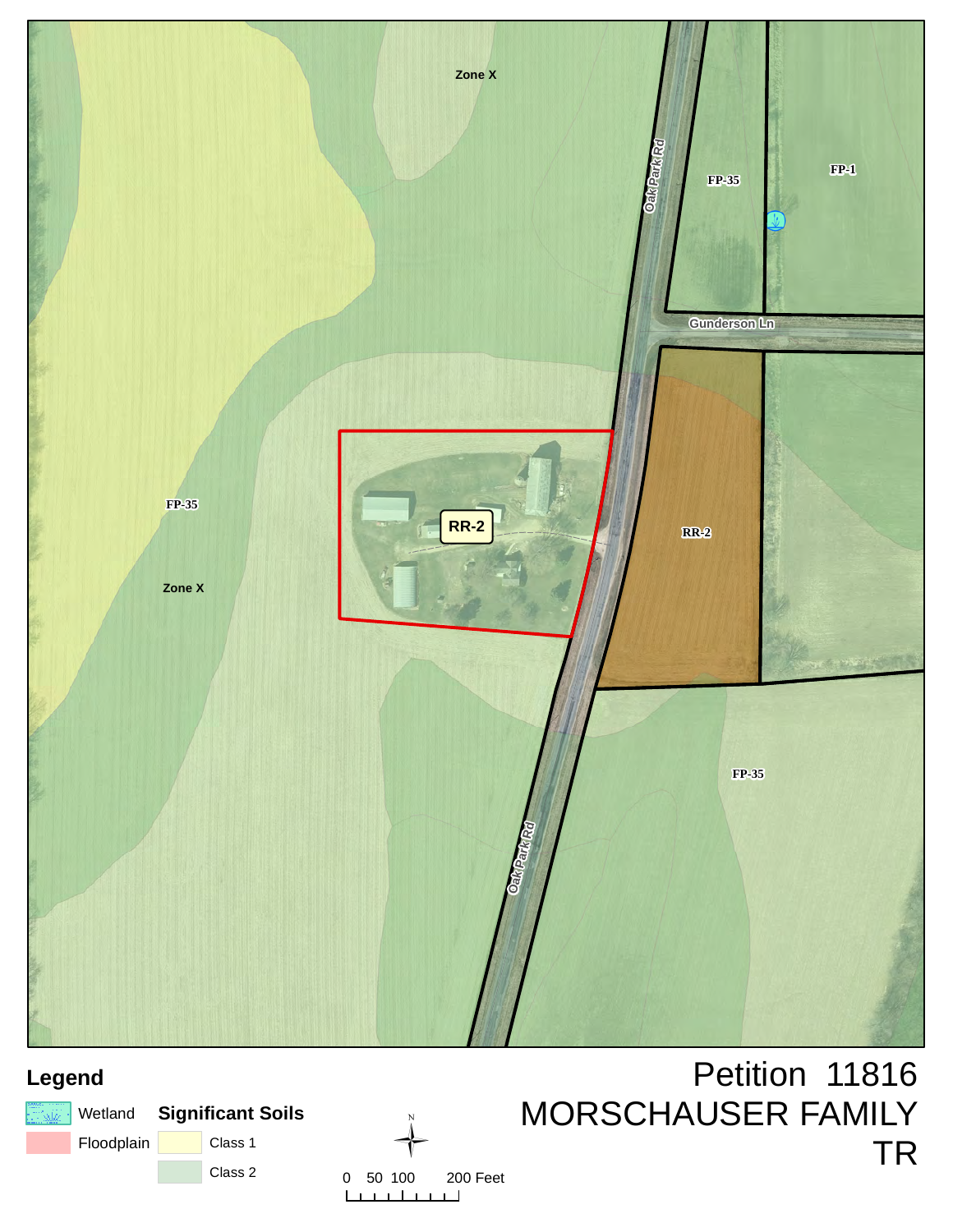|                                           | Dane County                                                                                                                                                                                                                                                                                                                           |                                       | Application Fass                                                                                  |                                              |  |  |
|-------------------------------------------|---------------------------------------------------------------------------------------------------------------------------------------------------------------------------------------------------------------------------------------------------------------------------------------------------------------------------------------|---------------------------------------|---------------------------------------------------------------------------------------------------|----------------------------------------------|--|--|
|                                           | Department of Planning and Development                                                                                                                                                                                                                                                                                                |                                       | 5395<br>General:                                                                                  |                                              |  |  |
|                                           | Zoning Division                                                                                                                                                                                                                                                                                                                       |                                       | Farmland Presentation:                                                                            | 5455                                         |  |  |
|                                           | Roam 116, City-County Building                                                                                                                                                                                                                                                                                                        |                                       | <b>Commercial:</b>                                                                                | 545                                          |  |  |
|                                           | 210 Martin Luther Kire Jr. Blvd.                                                                                                                                                                                                                                                                                                      |                                       | - Permat Fees Double For Violations.                                                              |                                              |  |  |
|                                           | Madison, Wisconsin 53703                                                                                                                                                                                                                                                                                                              |                                       | . ADDITIONAL FEES MAY APPLY. CONTACT DAME COUPIEY<br>ZONING AT SOB-266-4266 FOR MORE INFORMATION. |                                              |  |  |
|                                           | (508) 266-4266                                                                                                                                                                                                                                                                                                                        |                                       |                                                                                                   |                                              |  |  |
|                                           |                                                                                                                                                                                                                                                                                                                                       | <b>REZONE APPLICATION</b>             |                                                                                                   |                                              |  |  |
|                                           |                                                                                                                                                                                                                                                                                                                                       | APPLICANT INFORMATION                 |                                                                                                   |                                              |  |  |
|                                           | MORSCHAUSER FAMILY TR                                                                                                                                                                                                                                                                                                                 | Agent Name:                           | WISCONSIN MAPPING LLC                                                                             |                                              |  |  |
| Property Owner Name:                      |                                                                                                                                                                                                                                                                                                                                       |                                       | Address (Number 4 Strant): 308 WEST QUARRY ST.                                                    |                                              |  |  |
| Address (Hamber & Birest):                | 4435 OAK PARK RD                                                                                                                                                                                                                                                                                                                      |                                       |                                                                                                   |                                              |  |  |
| Address (City, Stand, Right               | DEERFIELD, WI. 63531                                                                                                                                                                                                                                                                                                                  | Address (City, State, Zip):           | DEERFIELD, WI. 53531                                                                              |                                              |  |  |
| Email Address:                            |                                                                                                                                                                                                                                                                                                                                       | Email Address:                        | WISMAPPING@CHARTER.NET                                                                            |                                              |  |  |
| Philima:                                  |                                                                                                                                                                                                                                                                                                                                       | <b>Phamoit</b>                        | 808-784-5802                                                                                      |                                              |  |  |
|                                           |                                                                                                                                                                                                                                                                                                                                       |                                       |                                                                                                   |                                              |  |  |
|                                           |                                                                                                                                                                                                                                                                                                                                       | PROPERTY INFORMATION                  |                                                                                                   |                                              |  |  |
| <b>Township:</b><br><b>DEERFIELD</b>      |                                                                                                                                                                                                                                                                                                                                       | Parcel Number(x): 071208280016        |                                                                                                   |                                              |  |  |
| section:<br>A                             | Property Address or Location: 4435 OAK PARK RD                                                                                                                                                                                                                                                                                        |                                       |                                                                                                   |                                              |  |  |
|                                           | f                                                                                                                                                                                                                                                                                                                                     | <b>REZONE DESCRIPTION</b>             |                                                                                                   |                                              |  |  |
|                                           | Reason for the request. In the space below, please provide a brief but desalled explanation of fire reasoning<br>roomset, include both current and proposed land uses, number of partnik or lots to be created, and any other<br>relevant information. For more significant development proposals, attach additional pages as needed. |                                       | is this application being<br>Yesl                                                                 | submitted to compet a violation?<br>No Light |  |  |
|                                           |                                                                                                                                                                                                                                                                                                                                       |                                       |                                                                                                   |                                              |  |  |
| $C$ reserves                              | ABOULD CRIGHTAL FARM BUILDINGS<br>PARCEL                                                                                                                                                                                                                                                                                              |                                       |                                                                                                   |                                              |  |  |
|                                           |                                                                                                                                                                                                                                                                                                                                       |                                       |                                                                                                   |                                              |  |  |
|                                           |                                                                                                                                                                                                                                                                                                                                       |                                       |                                                                                                   |                                              |  |  |
|                                           |                                                                                                                                                                                                                                                                                                                                       |                                       |                                                                                                   |                                              |  |  |
|                                           |                                                                                                                                                                                                                                                                                                                                       |                                       |                                                                                                   |                                              |  |  |
|                                           |                                                                                                                                                                                                                                                                                                                                       |                                       |                                                                                                   |                                              |  |  |
|                                           |                                                                                                                                                                                                                                                                                                                                       |                                       |                                                                                                   |                                              |  |  |
|                                           | fizieting Sening.<br><b>Distriction</b>                                                                                                                                                                                                                                                                                               | Proposed Zoning<br><b>District(s)</b> | Aures                                                                                             |                                              |  |  |
|                                           |                                                                                                                                                                                                                                                                                                                                       |                                       | 39                                                                                                |                                              |  |  |
| ドロぶら                                      | 22 Z                                                                                                                                                                                                                                                                                                                                  |                                       |                                                                                                   |                                              |  |  |
|                                           |                                                                                                                                                                                                                                                                                                                                       |                                       |                                                                                                   |                                              |  |  |
|                                           |                                                                                                                                                                                                                                                                                                                                       |                                       |                                                                                                   |                                              |  |  |
|                                           |                                                                                                                                                                                                                                                                                                                                       |                                       |                                                                                                   |                                              |  |  |
|                                           | Applications will not be accepted until the applicant has contacted the town and consulted with department staff                                                                                                                                                                                                                      |                                       |                                                                                                   |                                              |  |  |
|                                           | to determine that all necessory information has been provided. Only complete applications will be accepted. All                                                                                                                                                                                                                       |                                       |                                                                                                   |                                              |  |  |
|                                           | information from the checklist below must be included. Note that additional application submittal                                                                                                                                                                                                                                     |                                       |                                                                                                   |                                              |  |  |
|                                           | requirements apply for commercial development proposals, or as may be required by the Zoning Administrator.                                                                                                                                                                                                                           |                                       |                                                                                                   |                                              |  |  |
|                                           | <b>THomation</b> for                                                                                                                                                                                                                                                                                                                  | <b>Ti Pre-application</b>             | <b>E</b> Application fee (non-                                                                    |                                              |  |  |
| El Scaled drawing of<br>proposed property | D Legal description<br>commercial development.<br>of zoniha                                                                                                                                                                                                                                                                           | consultation with town                |                                                                                                   | refundable), payable to                      |  |  |
| boundaries                                | (if applicable)<br><b>boundaries</b>                                                                                                                                                                                                                                                                                                  | and department staff                  |                                                                                                   | the Dane County Treasurer                    |  |  |
|                                           |                                                                                                                                                                                                                                                                                                                                       |                                       |                                                                                                   |                                              |  |  |
|                                           | I cartify by my signature that all information provided with this application is true and correct to the best of my knowledge                                                                                                                                                                                                         |                                       |                                                                                                   |                                              |  |  |
|                                           | and understand that submittal of false or incorrect information may be grounds for denial. Permission is hereby granted for                                                                                                                                                                                                           |                                       |                                                                                                   |                                              |  |  |
|                                           | Department staff to access the property if necessary to collect information as part of the review of this application. Any                                                                                                                                                                                                            |                                       |                                                                                                   |                                              |  |  |
|                                           | agent signing below verifies that he/she has the consent of the owner to file the application.                                                                                                                                                                                                                                        |                                       |                                                                                                   |                                              |  |  |
|                                           | Dwnas/Agent Signature for 0/1/orgeleouse                                                                                                                                                                                                                                                                                              |                                       | Date $-2 - 4 - 7 - 2 - 2$                                                                         |                                              |  |  |
|                                           |                                                                                                                                                                                                                                                                                                                                       |                                       |                                                                                                   |                                              |  |  |
|                                           |                                                                                                                                                                                                                                                                                                                                       |                                       |                                                                                                   |                                              |  |  |
|                                           |                                                                                                                                                                                                                                                                                                                                       |                                       |                                                                                                   |                                              |  |  |
|                                           |                                                                                                                                                                                                                                                                                                                                       |                                       |                                                                                                   |                                              |  |  |
|                                           |                                                                                                                                                                                                                                                                                                                                       |                                       |                                                                                                   |                                              |  |  |
|                                           |                                                                                                                                                                                                                                                                                                                                       |                                       |                                                                                                   |                                              |  |  |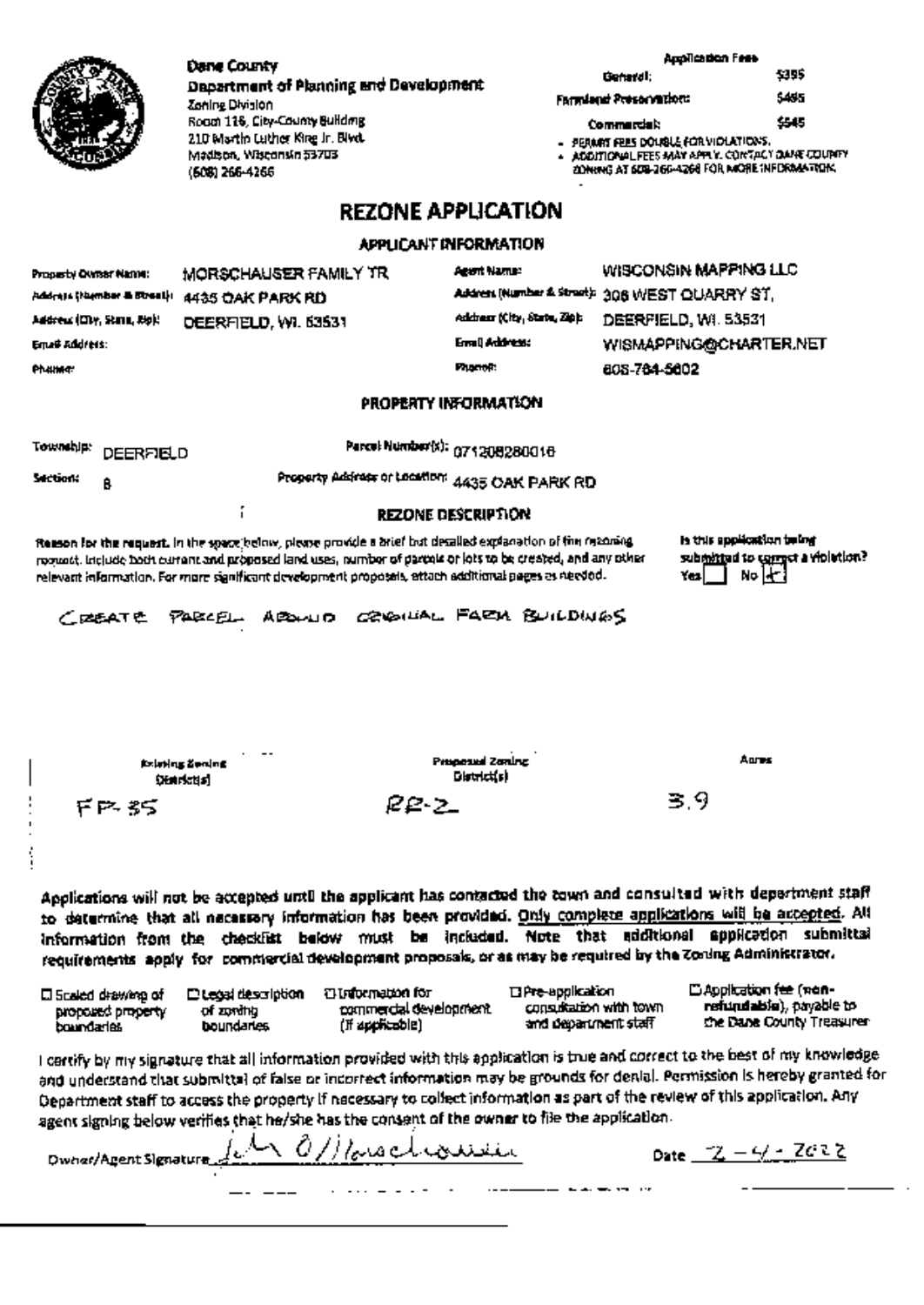